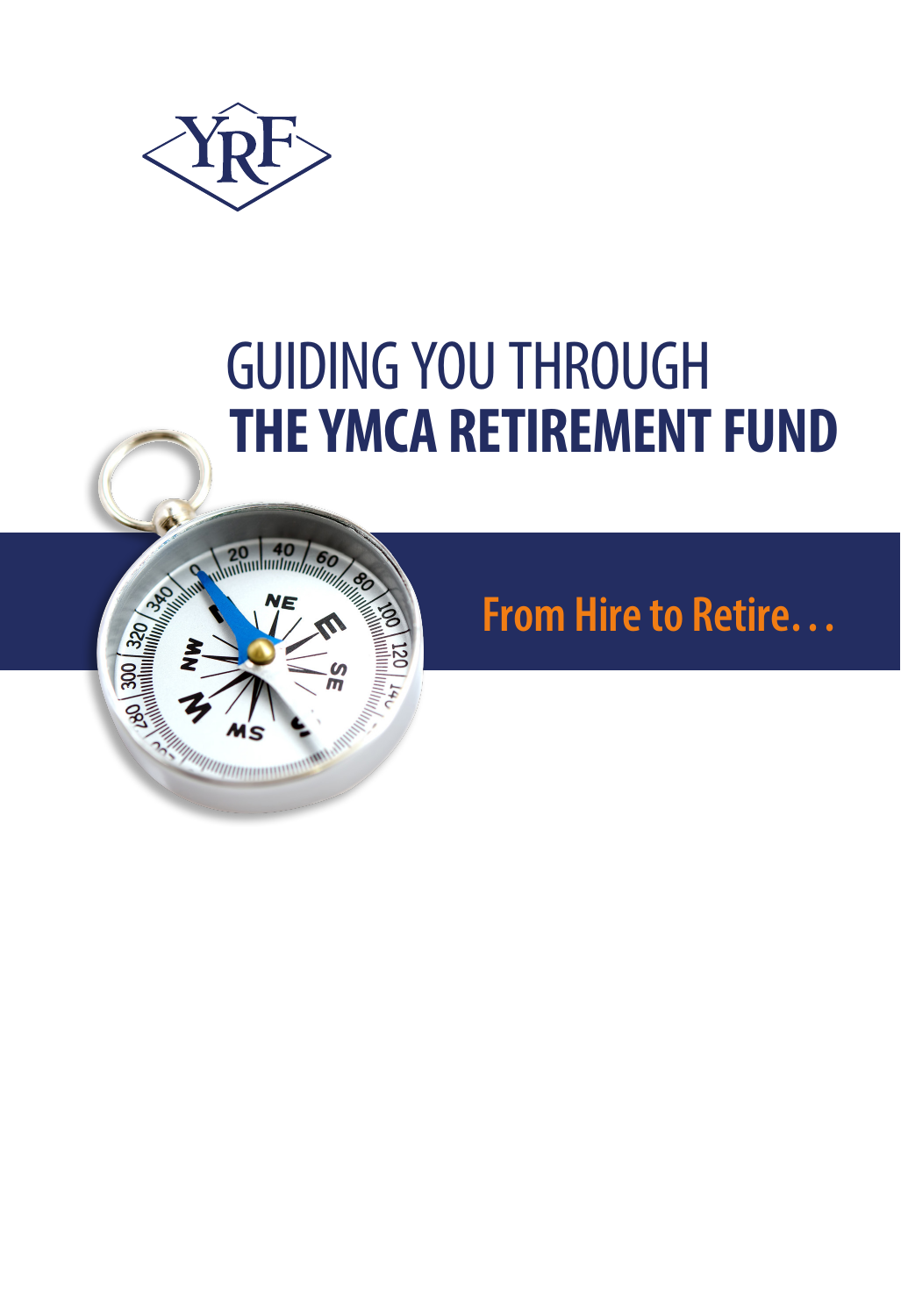

#### ABOUT US

The YMCA Retirement Fund was incorporated in New York in 1921. As a 501(c)(3) not-for-profit corporation, the Fund is organized and operated for the purpose of providing retirement and other benefits for employees of participating Ys throughout the United States.

#### OUR MISSION

The mission of the YMCA Retirement Fund is to empower YMCA employees to achieve economic security, resulting in loyalty to the YMCA Movement.

#### HOW TO CONTACT US

YMCA Retirement Fund, 120 Broadway, New York, NY 10271

Hours: 8:45am–6:00pm Eastern Time

Toll-free: 800-RET-YMCA (800-738-9622)

Email: info@ymcaret.org

Website: www.yretirement.org

Live Chat: 8:45am–6:00pm Eastern Time

FaceBook: www.facebook.com/ymcarf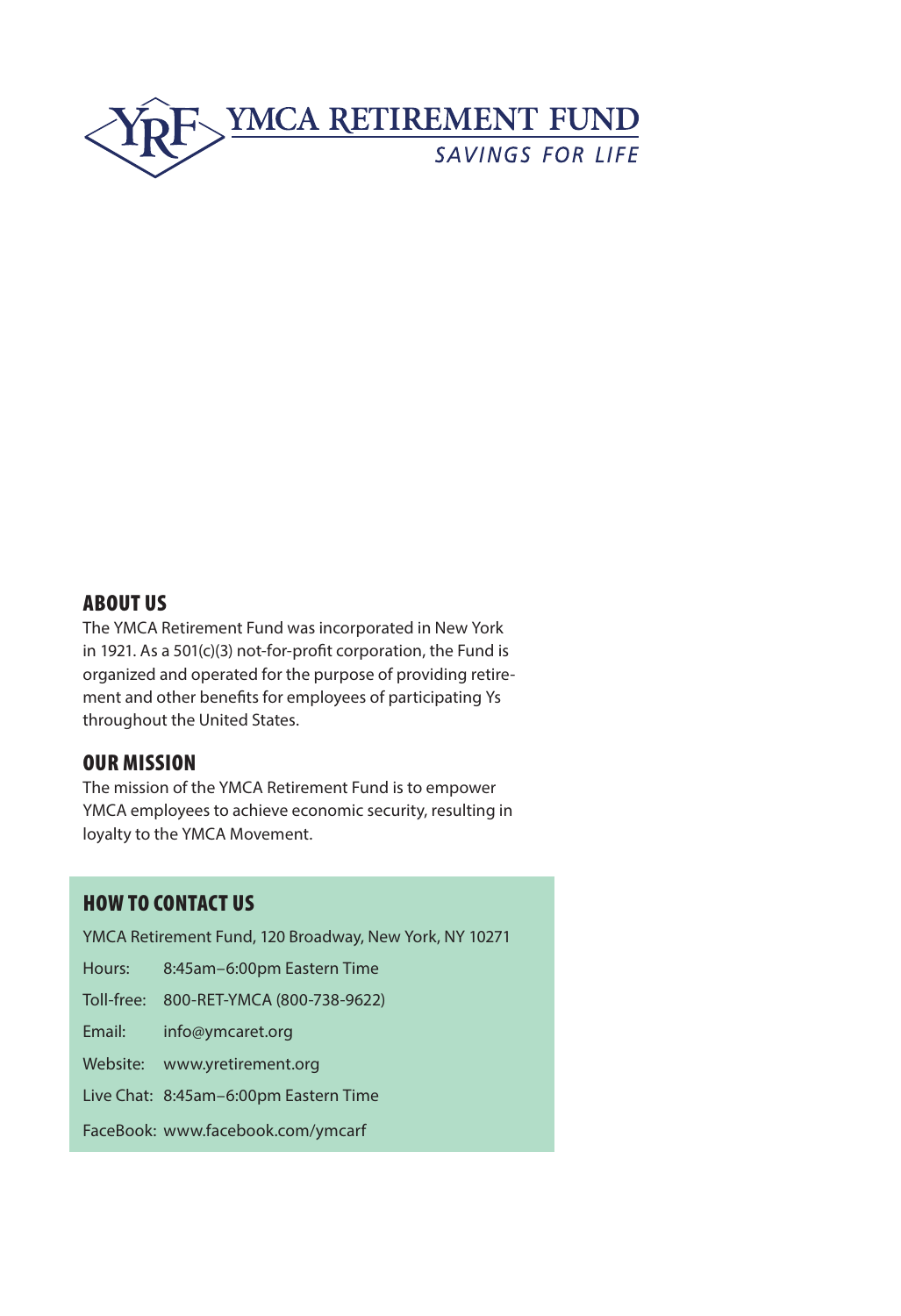| Taking Charge of Your Retirement Savings 4 |  |
|--------------------------------------------|--|
|                                            |  |
|                                            |  |
|                                            |  |
|                                            |  |

### **WELCOME TO THE YMCA RETIREMENT FUND**

Inside you'll find clear, easy-to-read explanations of many of the key aspects of the Retirement Plan and the Savings Plan.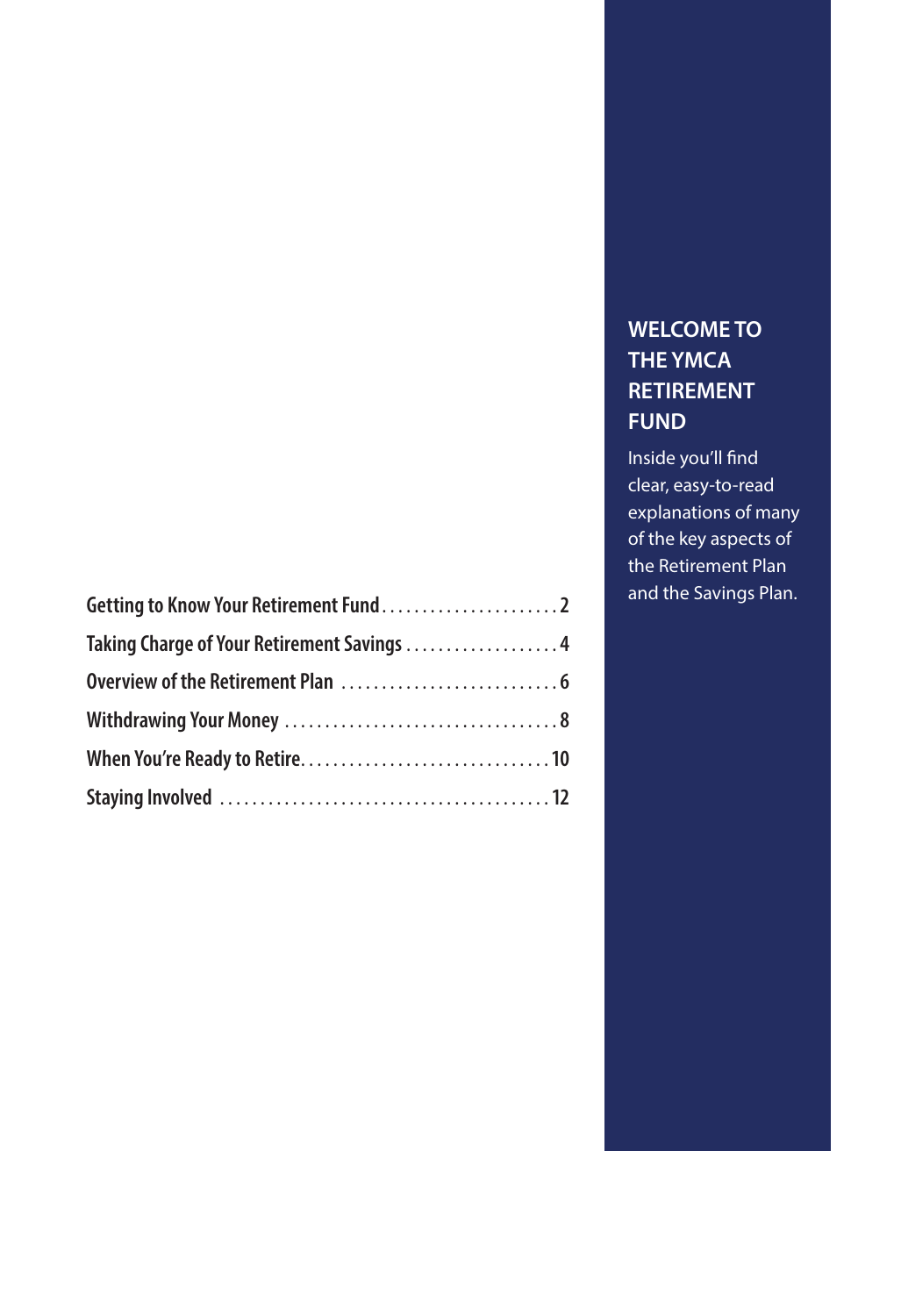## GETTING TO KNOW **YOUR RETIREMENT FUND**

## **ONE FUND, TWO PLANS**

As a Y employee, you are given a special opportunity to save for your future. These two Plans enable you to build your retirement savings.



#### GUIDING YOU **FROM HIRE TO RETIRE**

The YMCA Retirement Fund is your partner in saving and planning for retirement. In collaboration with you and your Y, we can help you set retirement goals and take the steps needed to achieve them. Don't hesitate to contact us to discuss your account, or any questions you may have.

#### **The Retirement Plan**

The Retirement Plan is a 401(a) defined contribution church pension plan. You must meet the age and service requirements to enroll (see page 6).

#### **The Savings Plan**

The Savings Plan is a 403(b) church retirement income account plan, available to all employees of participating Ys (see page 4).

#### **When can I start saving for retirement?**

As early as your first day of employment, you can begin to save for retirement in a tax-deferred 403(b) Smart Account. You can also roll over money from qualified retirement plans or certain IRAs to a Rollover Account (see page 5).

#### **Becoming Eligible for the Retirement Plan**

To become eligible for the Retirement Plan, you must have completed 1,000 hours of service during each of any two 12-month periods, beginning with your date of hire or anniversary date. The two years do not have to be consecutive. You must also be at least 21 years of age.

#### **Vesting in the Retirement Plan and Savings Plan**

Vesting is the right to ownership of amounts in your accounts. You are always vested in the Savings Plan. When you meet the eligibility requirements for the Retirement Plan, your participating Y will enroll you, and you will be immediately vested.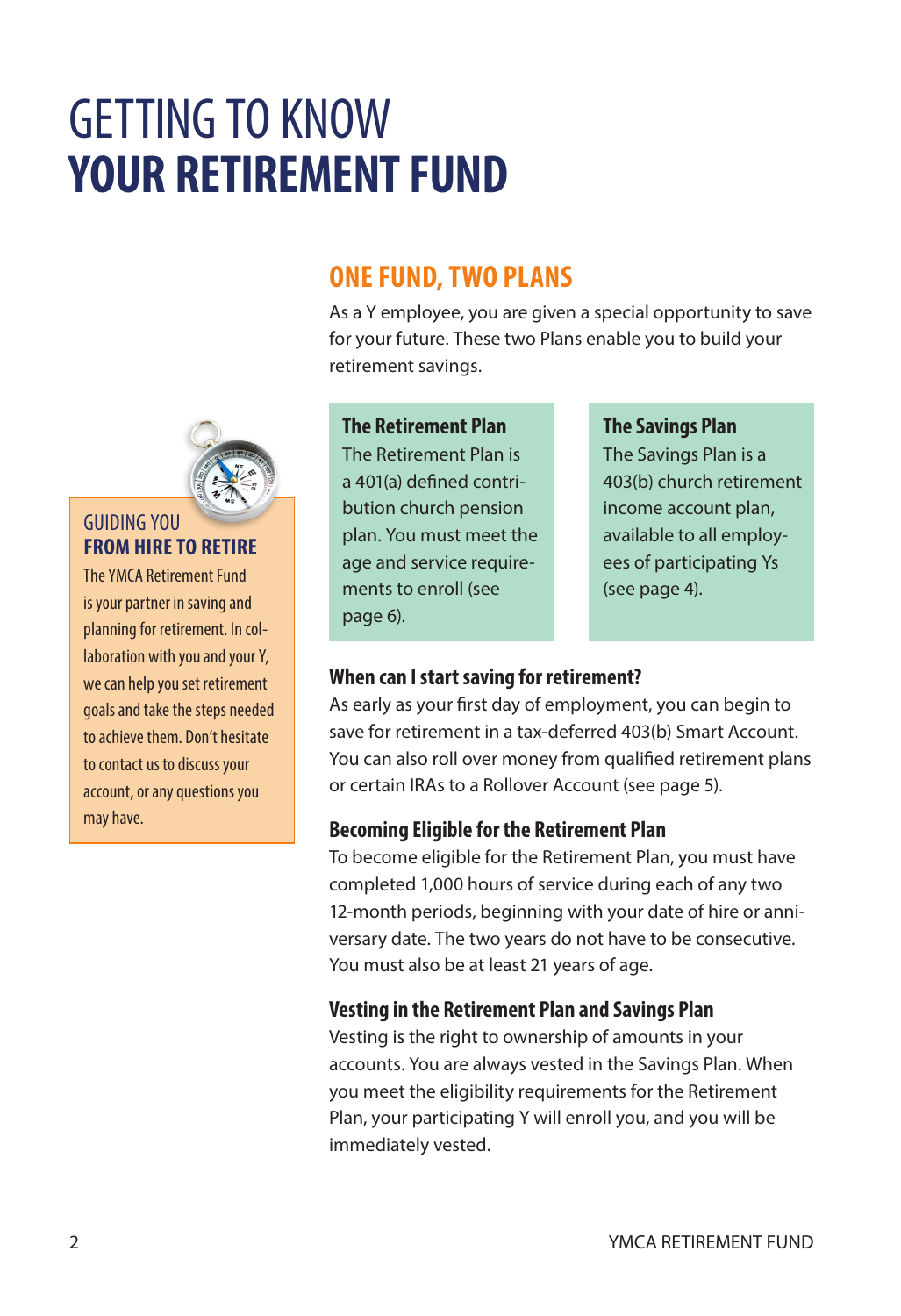#### **Retirement Plan Contribution Rates**

Contributions to the Retirement Plan are based on your salary. Each participating Y chooses a contribution rate between 8 and 12%. Some Ys contribute the entire amount, whereas others may require that both you and your Y contribute.

#### **Investments**

The money saved in both Plans is invested by the Fund's highly qualified and seasoned investment staff, in a variety of vehicles, to ensure future growth and to assure retirement income to all participants who retire from a Y.

On the basis of how well the investments perform (as well as other considerations), the Fund's Board of Trustees declares semi-annually the interest rate that will be credited to your accounts. Go to www.yretirement.org/investments for more information.

#### **How Your Retirement Savings Grow**

Your savings grow on the basis of the contributions being made by you and your Y, as well as interest credited to your accounts. Account balances have never gone down despite market volatility.

#### **Working for Multiple Ys**

In the course of your Y career, you might move from one Y to another, but your retirement savings will stay at the Fund.

#### **When You Retire**

Once you are no longer working for a Y, you can start receiving an annuity as early as age 55. An annuity pays you a monthly income for life (see page 10).



### **INCOME FOR LIFE**

As a participant in the Fund, you have access to lifetime retirement income in the form of an annuity, so you do not have to worry about increasing life expectancy. Due to our church plan status, we can offer annuities directly to you, eliminating the fees associated with buying one on your own.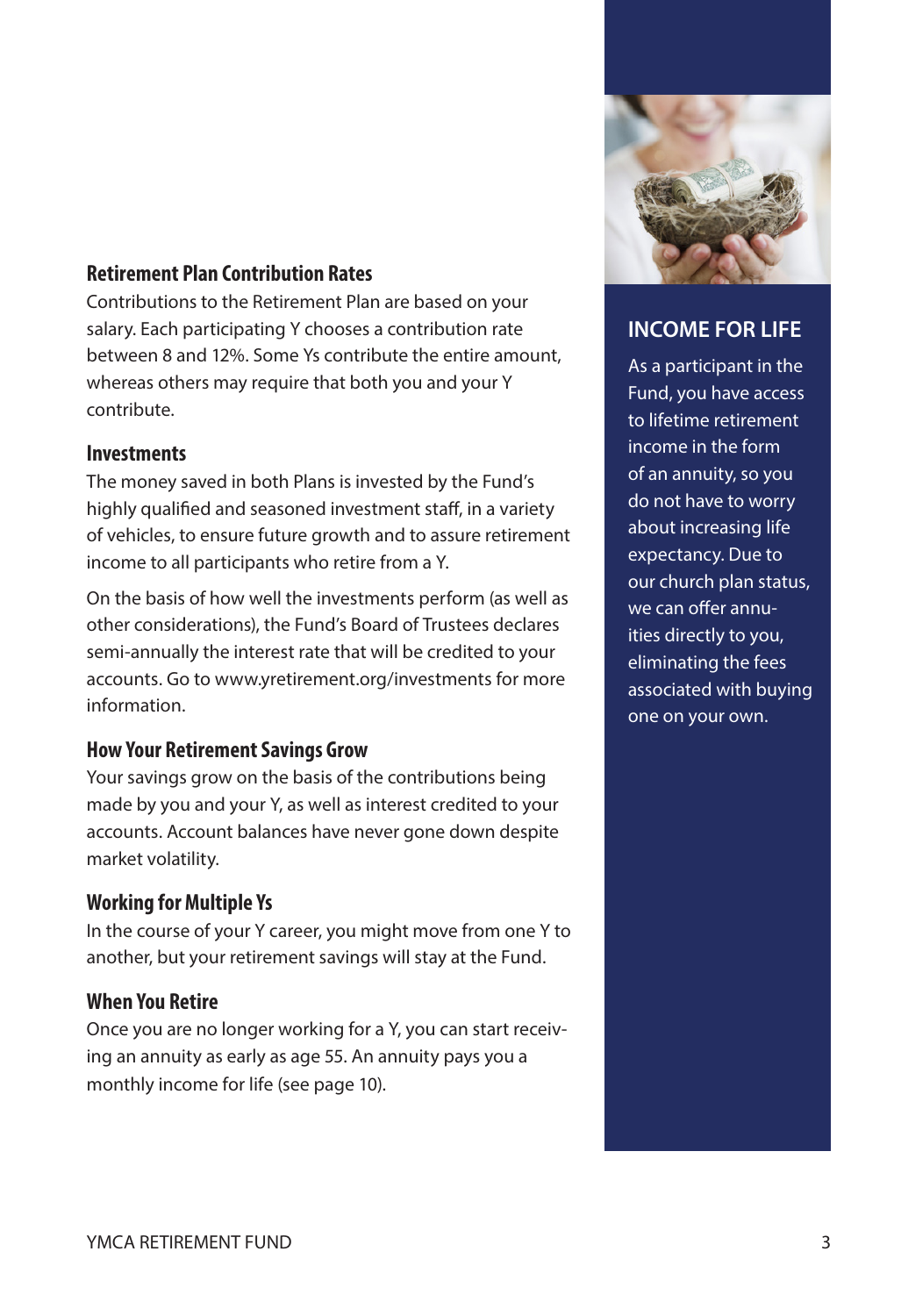## TAKING CHARGE OF YOUR **RETIREMENT SAVINGS**

## **BUILD YOUR SAVINGS WITH THE FUND**

#### **The Savings Plan**

Any employee of a participating Y can enroll in the Savings Plan as early as their first day of employment, regardless of age or hours worked. You may open a 403(b) Smart Account and/or roll in accounts from other eligible employer pension plans and certain IRAs.

#### **Take Advantage of Tax-Deferred Opportunities**

Saving for retirement in a 403(b) Smart Account provides the benefit of reducing your taxable income. You'll have to pay Social Security and Medicare taxes on the amounts you save, but you won't have to pay federal income taxes on those amounts or on the account's earnings until you withdraw them or begin receiving an annuity. In most cases, you can defer state and local taxes as well. It's important to understand you are postponing taxes, not eliminating them. Although there's no guarantee what the tax rates will be in the future, many people find themselves in a lower tax bracket when they retire.

| <b>Saving Tax-Deferred</b> | \$0 Saved  | \$75 Saved |                               |
|----------------------------|------------|------------|-------------------------------|
| Your Taxable Y Income      | \$1,500    | \$1,500    | <b>You saved</b><br>\$75, but |
| 403(b) Smart Account       | \$0        | $-575$     | your pay                      |
| <b>Taxes Withheld</b>      | $-5306.36$ | $-5295.11$ | is only<br>reduced by         |
| <b>Your Take Home Pay</b>  | \$1,193.64 | \$1,129.89 | \$63.75                       |

*Based on Federal Filing Status of "single" with zero federal allowances and no state income tax. Twenty-four pay dates per year.*

**403(b) SMART ACCOUNT TAX BENEFITS**



#### GUIDING YOU **FROM HIRE TO RETIRE**

Saving is made easy at the Fund because there is no minimum required contribution (dollar, percentage, or lump sum amount), and you can start, stop or change your contributions at any time. Plus, interest earned is compounded daily (see chart on page 5).

Go to www.yretirement.org to use the Contribution Limits Calculator to see how much you can save, and to download the *403(b) Smart Account* form to get started.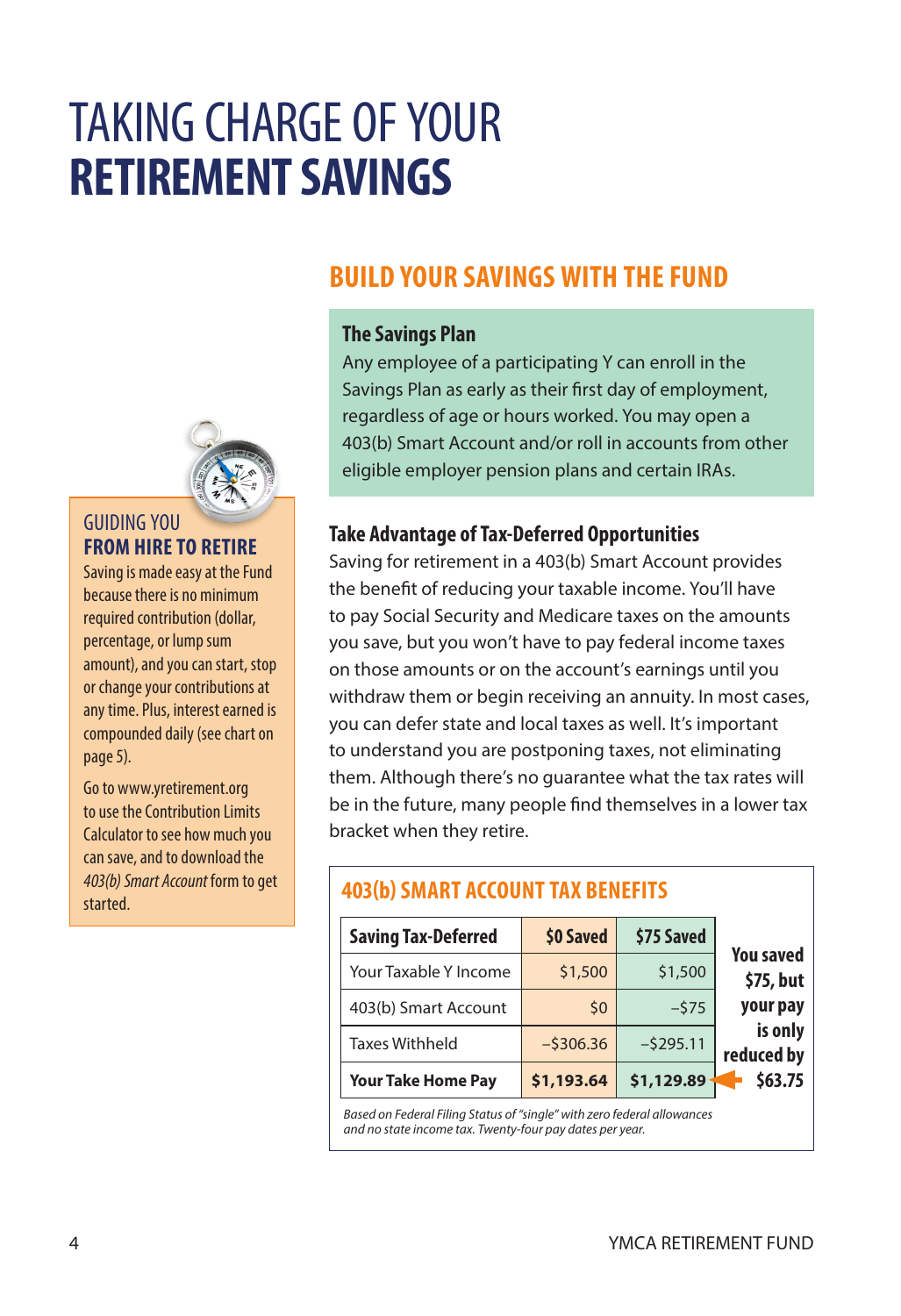#### **Starting Early is Key**

Over time, compound interest makes a big impact.



#### **Roll in Your Money**

The Savings Plan accepts rollovers from qualified plans, tax-deferred annuities, deferred compensation governmental plans, and Traditional IRAs. You can also roll over SIMPLE IRA plans that were established for you at least two years ago by your previous employer or SEP IRAs. Rollovers of after-tax contributions from an eligible retirement plan are accepted, but not Roth IRAs. The *Rollover Authorization* form is available at www.yretirement.org.

#### **Loans—Only Available from the Savings Plan**

You may borrow up to 50% of your total balance in the Savings Plan, or \$50,000 (minus your highest outstanding loan balance from the prior 12 months if you have previously taken another loan), whichever is less. The minimum amount you can borrow is \$1,000. You must have a balance of at least \$2,000. You have up to five years to repay your loan through payroll deduction. Loans are not available from the Retirement Plan and can only be taken while you work for a Y.



### **STEPS TO REACH YOUR RETIREMENT GOALS**

1. Create an online account by going to the YMCA Retirement Fund's website at www.yretirement.org

2. Use the Retirement Goal Calculator, where you can estimate your future monthly annuity payment.

3. Enter the amount you would desire to receive each month.

The calculator will tell you how much you need to save now to receive that amount in retirement.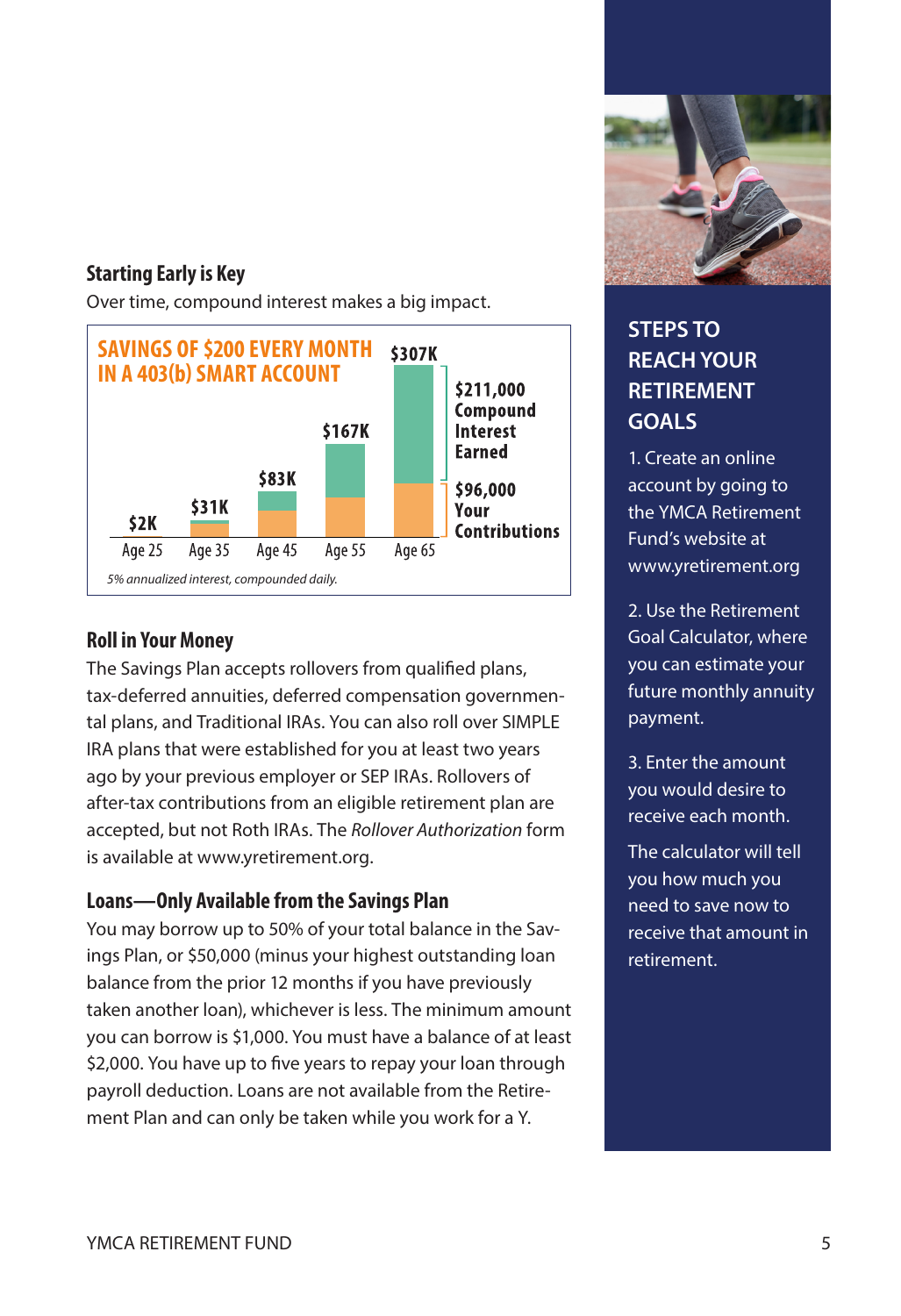## OVERVIEW OF THE **RETIREMENT PLAN**



#### GUIDING YOU **FROM HIRE TO RETIRE**

Unless you are a late starter and need to catch up, retirement experts recommend you save 15% of your annual salary every year, throughout your career, to replace 85% of your final year's salary in retirement. This 85% comes from all sources: your pension, Social Security, and personal savings.

## **ELIGIBILITY FOR THE RETIREMENT PLAN**

#### **Your Eligibility Depends on Two Things**

- **1. Y Service**—You must complete 1,000 hours of service during each of any two 12-month periods, beginning with your date of hire or anniversary date. The two years do not have to be consecutive.
- **2. Age**—Once you have completed the service requirement, you will be enrolled on the first day of the month following your anniversary date, provided you are 21 years of age. If your anniversary falls on the first of the month, you will be enrolled on your anniversary date.

When you become eligible, your Y will enroll you in the Retirement Plan, and you will be immediately vested. Except in certain limited cases, participation in the Retirement Plan is mandatory once both requirements are met.

#### **Retirement Plan Contributions**

Contributions to the Retirement Plan are based on your salary. Your Y chooses a total contribution rate of 12%, 11%, 10%, 9%, or 8%, and whether it requires you to make an after-tax contribution of up to 5% of your salary.

#### **How Contributions Work**

Suppose your Y has chosen a 12% contribution rate and your paycheck is \$1,500. If your Y makes the entire contribution, \$180 will be contributed to your YMCA Account after every payroll. If your Y has chosen to pay 7% and requires you to pay 5%, it will contribute \$105 to your YMCA Account, and \$75 will be deducted from your paycheck and contributed to your Personal Account.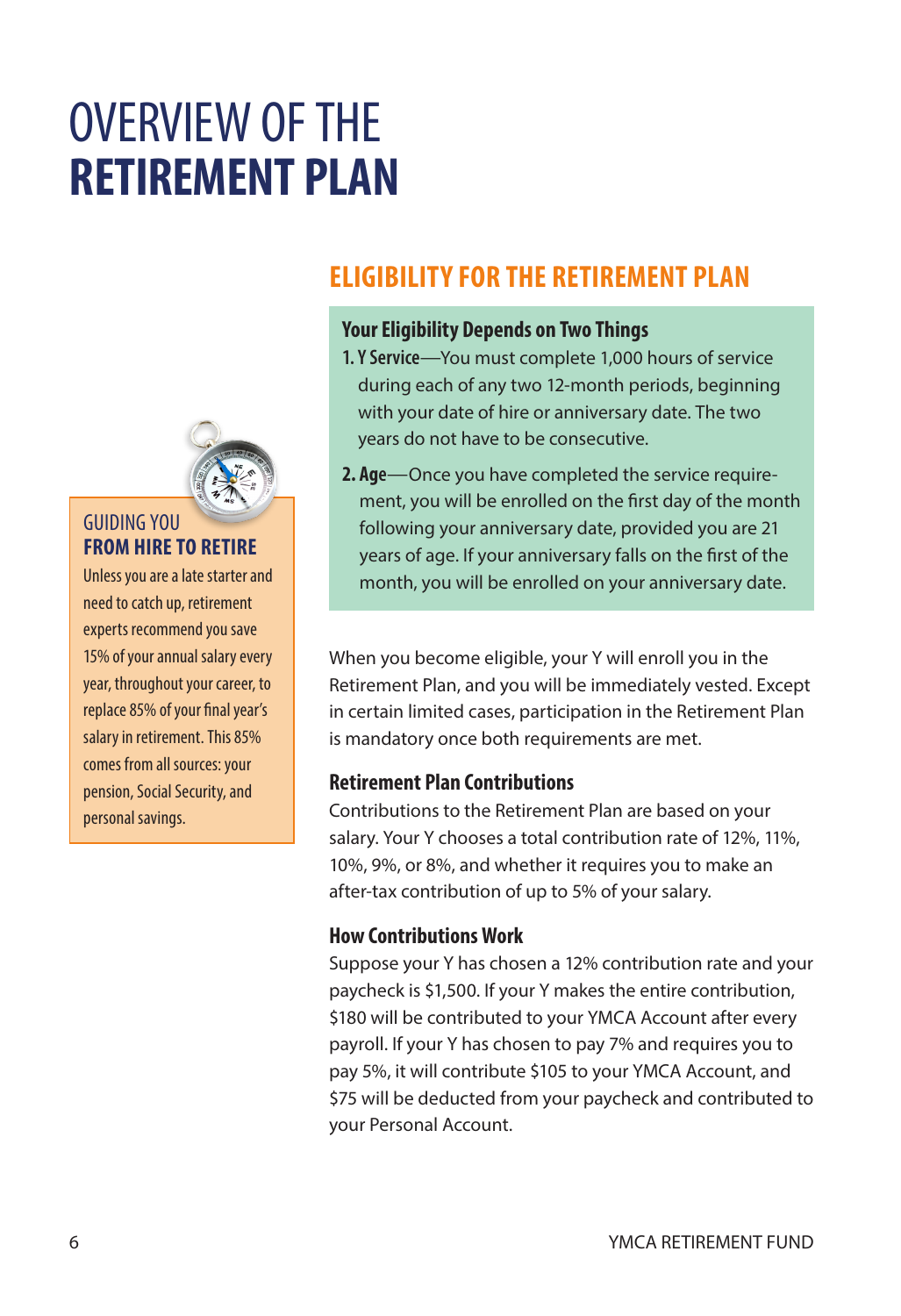

#### **Contribution Rate = 12%, Your Paycheck = \$1,500**

|                                          | <b>Y</b> Pavs | <b>Your Y and You Pay</b> |
|------------------------------------------|---------------|---------------------------|
| YMCA Account (paid by Y)                 | \$180         | \$105                     |
| Personal Account (paid by you)           | \$0           | \$75                      |
| Total Contribution Each Paycheck   \$180 |               | \$180                     |

### **ADDITIONAL BENEFITS**

#### **Pre-Retirement Death Benefits**

If you are enrolled in the Retirement Plan and die while you are employed, the total benefit paid to your beneficiaries will be the greater of \$10,000 or the sum of the amounts in your Personal Account, YMCA Account, and YMCA Account (Legacy).

#### **Disability Retirement**

If you are under age 60 and become permanently and totally disabled, meaning you are incapable of working for a living and your condition isn't expected to improve, you may be eligible to receive an annuity from the Fund. To qualify for this benefit:

- Contributions must have been made to your YMCA Account every month for at least five years;
- You must have become disabled while you were employed at a participating Y;
- You must not have withdrawn your Personal Account since leaving Y employment;
- You must apply for disability benefits within six months after terminating your Y employment;
- You must be approved for this benefit by the Fund's disability claims administrator.

### **CONTRIBUTIONS**

If you are required to make contributions to your Personal Account, they are made on an after-tax basis.

All contributions made by your Y, plus all interest earned, are taxed when you take a withdrawal or begin receiving an annuity.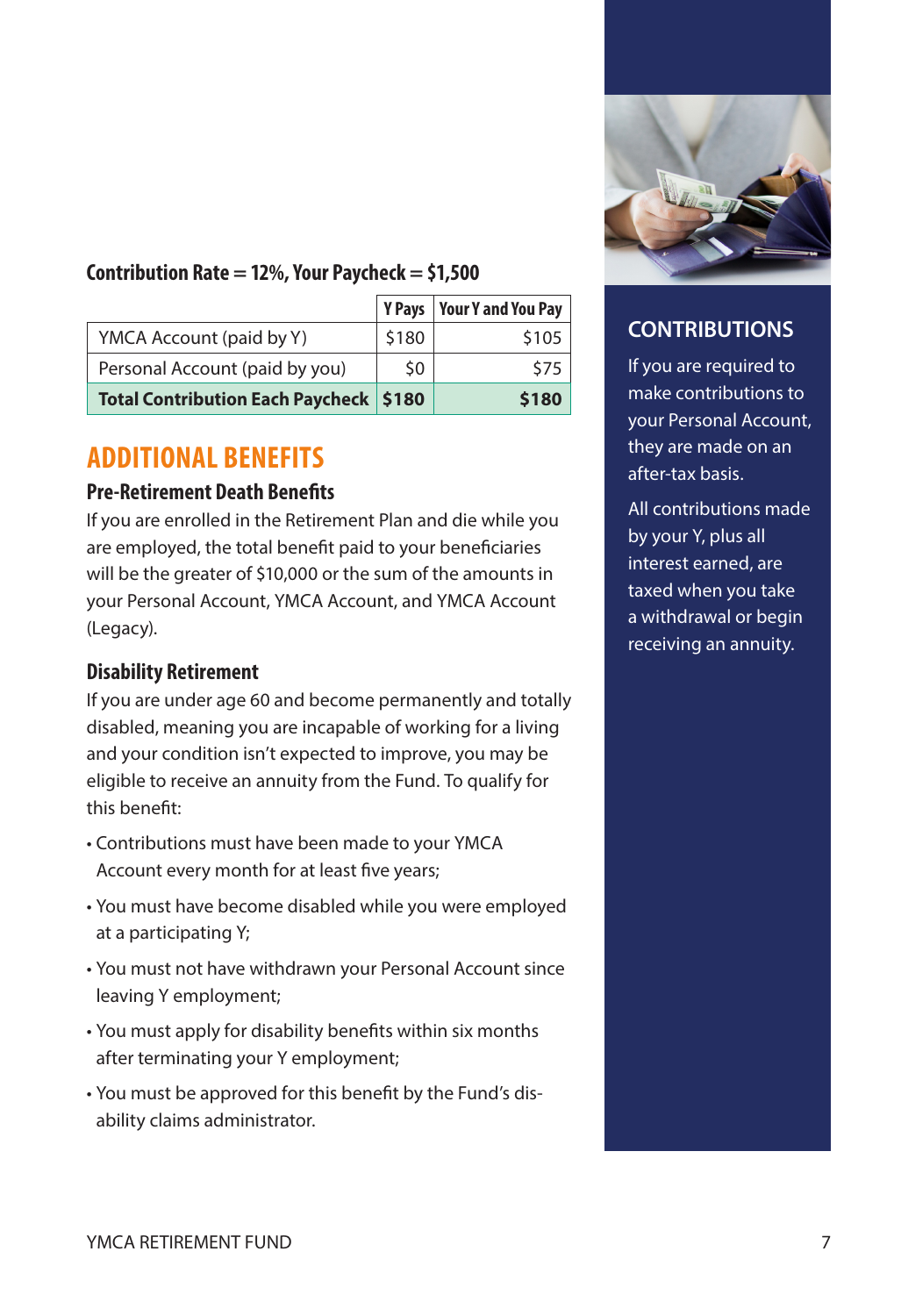# WITHDRAWING **YOUR MONEY**



#### GUIDING YOU **FROM HIRE TO RETIRE**

You might think you will need income in retirement that is equivalent to your salary just before you retire. However, in retirement, many of your expenses will change:

- Income taxes are likely to go down
- FICA (Social Security and Medicare tax deductions) will end
- Your employer stops paying for health insurance
- Health insurance costs may rise

## **AFTER LEAVING A YMCA**

Once your Y has notified the Fund that you have left employment, you will receive a letter outlining your options. If you are at least age 55 and have more than \$5,000 in either the Retirement or Savings Plan, you can start an annuity.

If you have both of the following accounts, you can take a withdrawal based on your age and balance at the time you make the request:

|                                              |                | <b>Your Age   Your Balance</b>                     |
|----------------------------------------------|----------------|----------------------------------------------------|
| • YMCA Account<br>• YMCA Account<br>(Legacy) | 55 or<br>older | The sum of both<br>accounts is \$50,000<br>or less |

If the above example is not applicable, you can take a withdrawal based on the following:

|                                                                                           | <b>Your Age</b> | <b>Your Balance</b>                                            |
|-------------------------------------------------------------------------------------------|-----------------|----------------------------------------------------------------|
| • YMCA Account                                                                            | Under<br>55     | \$5,000 or less when<br>you request the<br>withdrawal          |
|                                                                                           | 55 or<br>Older  | \$50,000 or less when<br>you request the<br>withdrawal         |
| • YMCA Account<br>(Legacy)                                                                | Any<br>Age      | \$25,000 or less at the<br>time you terminated<br>Y employment |
| • Personal Account<br>• After-Tax Account<br>• 403(b) Smart Account<br>• Rollover Account | Any<br>Age      | Any balance                                                    |

If your account(s) does not qualify for a withdrawal, you can use the funds for an annuity as early as age 55 (see page 10).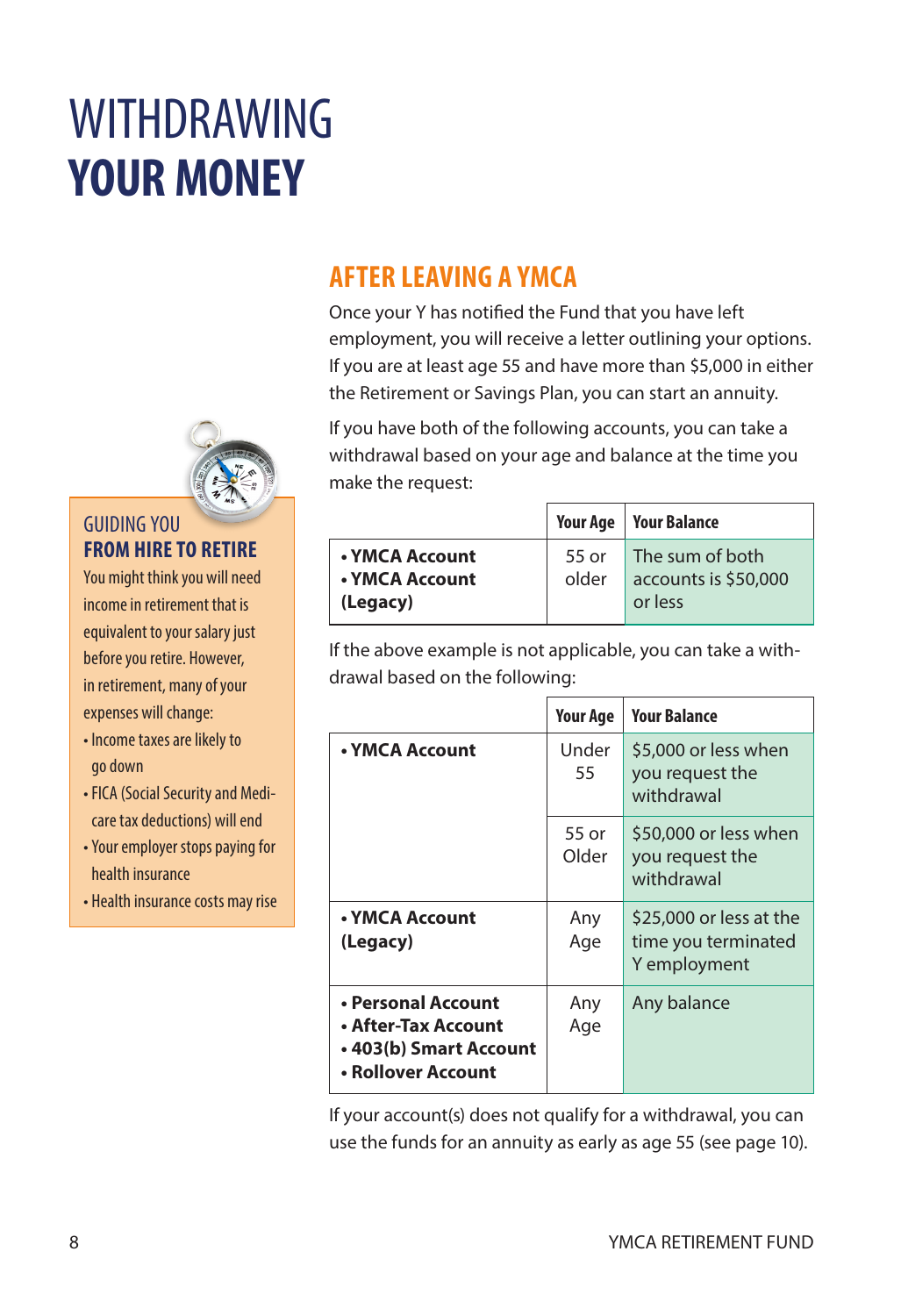Whether you withdraw your accounts or start an annuity with the money in either the Retirement Plan or Savings Plan, you may be able to leave your money in the other Plan to continue to earn interest. However, neither you nor the Y can make further contributions.

You must begin receiving your benefits by April 1 of the year following the year you reach age 70½ or leave Y employment, whichever is later.

#### **Spousal Consent**

Married participants with a total of \$5,000 or more in either the Savings Plan or Retirement Plan must obtain notarized spousal consent to take a withdrawal.

#### **Retire... Rehire?**

Federal tax law generally prohibits a pre-arranged strategy to collect retirement benefits while still employed. It is also a violation of the Retirement Plan's rules.

## **WHILE WORKING FOR A YMCA**

If you have an After-Tax Account and/or Rollover Account, they may be withdrawn at any time. If you are age 59½ or older, you can withdraw your entire 403(b) Smart Account.

If you are under age 59½, you may withdraw from your 403(b) Smart Account only if you have an IRS-qualified financial hardship. The YMCA Retirement Fund requires proof of your hardship, and you will not be able to make contributions to your 403(b) Smart Account for six months. Before taking a hardship withdrawal, you must take all available withdrawals and non-taxable loans from plans maintained by your Y. This includes taking a loan from the Savings Plan. No other accounts can be withdrawn while working for a Y.



### **TAXES**

Unless you roll your money over to an IRA or eligible employer plan, it is subject to taxes and potential IRS penalties. The Fund is required to withhold 20% of the taxable portion of your withdrawal for federal income taxes. If you are under age 59½, the IRS may require an additional 10% penalty at the time you file year-end income taxes.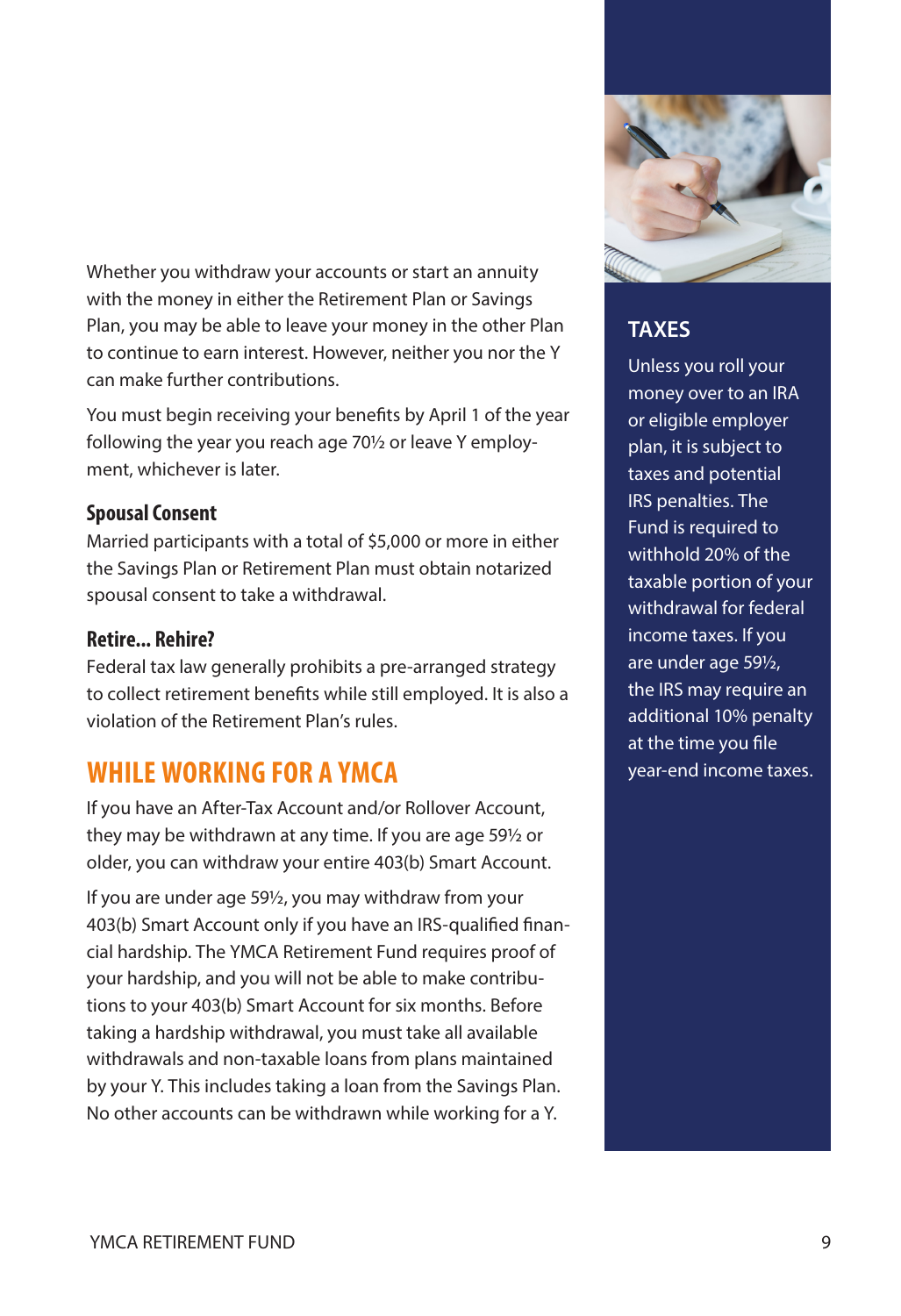## WHEN YOU'RE **READY TO RETIRE**



#### GUIDING YOU **FROM HIRE TO RETIRE**

There are three sources of income that may be combined to provide for your retirement:

- YMCA Retirement Fund Plans and other retirement accounts
- Personal Savings and investments
- Social Security

## **A YMCA RETIREMENT FUND ANNUITY**

If you are no longer working for a Y and have more than \$5,000 in either Plan, you can start a lifetime annuity as early as age 55. You can start an annuity with the money saved in either the Retirement Plan or Savings Plan, while leaving your money in the other Plan to continue to earn interest.

To start your annuity, contact us at 800-RET-YMCA or email info@ymcaret.org no earlier than 90 days prior to your retirement date.

## **STEPS TO CHOOSING YOUR ANNUITY**

#### **1 Decide what type of annuity you'd like to receive:**

- A *Single Life* annuity provides income for your lifetime but does not provide income for a survivor. Payments end at your death.
- A *Joint & Survivor* annuity provides income for your lifetime and, when you pass away, the lifetime of a survivor.
- **2 Select an annuity option based on your decision in Step 1:** 
	- *Single Life Annuity Maximum*—provides the greatest amount of monthly income but does not guarantee recovery of your balances.
	- *Single Life Annuity Principal Guarantee*—guarantees the recovery of your account balances; any amount remaining at your death will be paid to your beneficiary(ies). These payments are smaller than the maximum annuity.
	- *Joint & Survivor Annuity*—provides a monthly income for you and, when you pass away, for your survivor.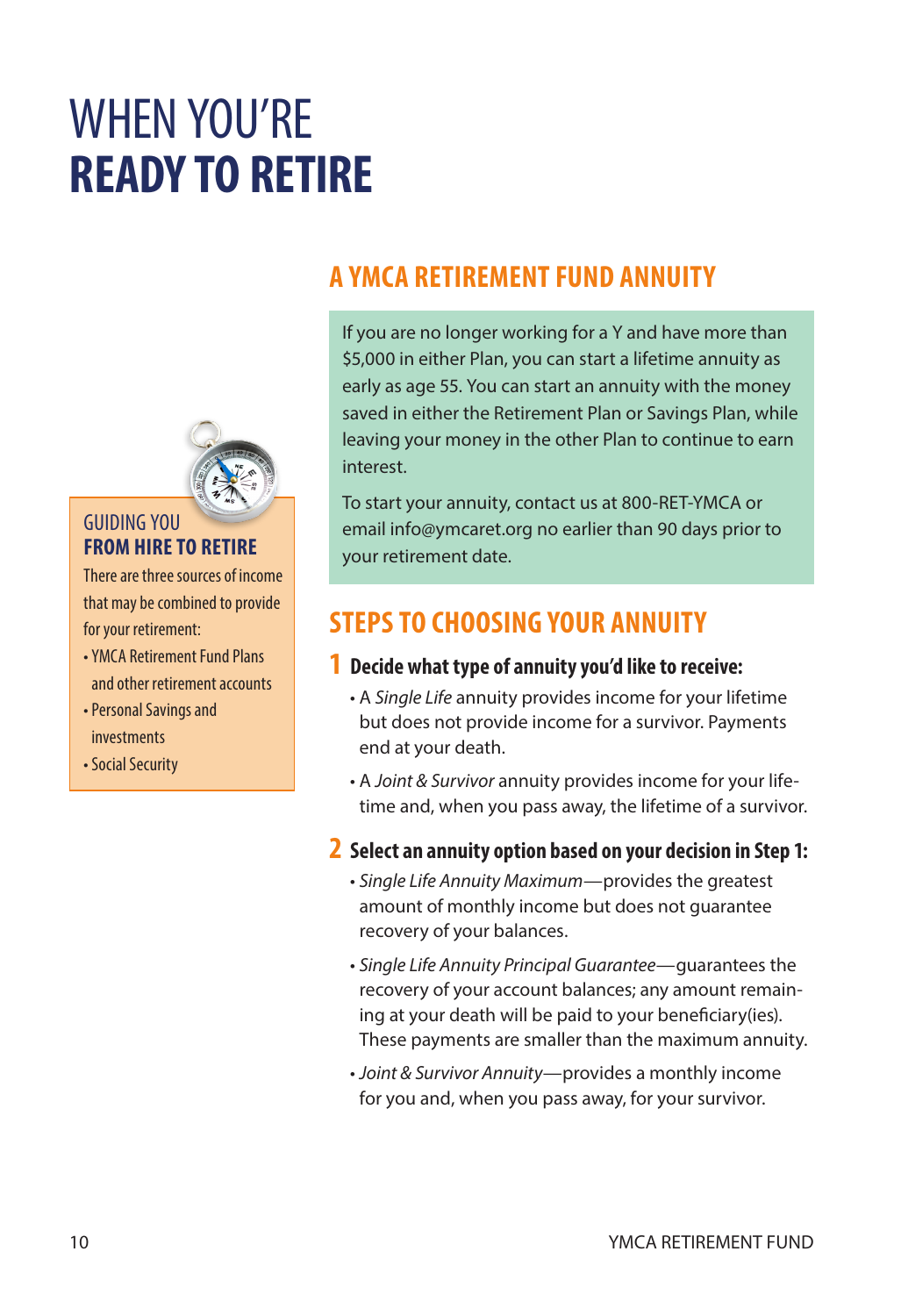Depending on the option you choose, your survivor will receive either 100%, 75%, or 50% of the amount of your monthly income.

• *Joint & Survivor Annuity Pop-Up*—this option works like a *Joint & Survivor Annuity*; however, if your survivor dies before you, your monthly payment will increase to the level of a *Single Life Annuity Maximum*.

#### **3 Decide whether you want to add Social Security Leveling:**

• This feature allows you to receive more income before age 62; however, payments will decrease after age 62, and to offset the decrease, you may need to start receiving Social Security benefits at age 62.

It is important to make a selection that best suits you. After your annuity has started, the option and/or survivor (if applicable) you select cannot be changed or modified in any way.

## **THE RETIRED DEATH BENEFIT**

The Retired Death Benefit is an amount that is set aside at the time of retirement for use as a death benefit. The amount of the Retired Death Benefit is equal to the first year's maximum annuity and is based solely on the contributions to the Personal Account, YMCA Account, and YMCA Account (Legacy). At the time you retire, you must designate your beneficiary(ies) for the Retired Death Benefit. You may change or modify your selection at any time.

## **PAYMENTS TO BENEFICIARIES**

If you die after you start an annuity, the Fund will pay your beneficiary your Retired Death Benefit and any payments based on the annuity option you selected.



### **ANNUITY CALCULATION**

Your annuity income will be based on your age and account balances at retirement, the interest rate that is used to convert your account balances, and the annuity option you select. The age of your survivor is also calculated for joint and survivor annuities only.

To obtain an annuity estimate, log in to www.yretirement.org.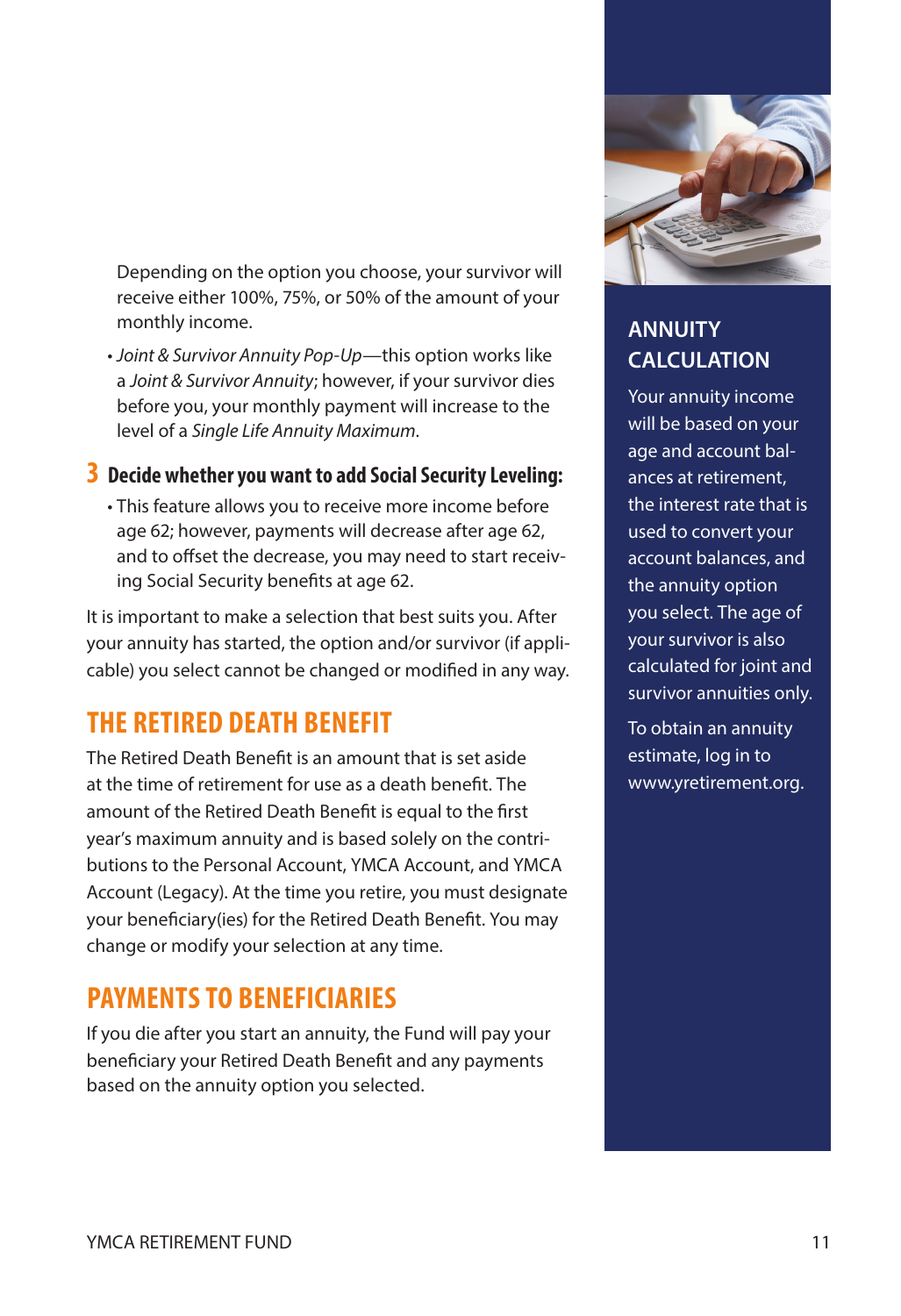# STAYING **INVOLVED**



#### GUIDING YOU **FROM HIRE TO RETIRE**

Log in to the Fund's website at www.yretirement.org to:

- Keep us updated if your address, phone and/or email address changes
- Designate a person, trust (specific guidelines apply), organization, or estate to receive benefits after death
- Try out the annuity and goal-setting calculators to estimate your future retirement income
- Take a withdrawal from eligible accounts

## **YOUR PART**

When it comes to retirement planning, being an engaged partner with the Fund is essential to setting and reaching your goals. Take advantage of all the tools and resources provided by the Fund.

#### **Review Your Benefits Statement**

While working for the Y, you will receive a statement of your accounts showing how much your account grew over the quarter. If you leave the Y and keep your money at the Fund, you will receive a statement every July.

#### **Determine Whether Your Retirement Savings are on Track**

| <b>By Age</b> | <b>Experts Recommend You Have the Following Saved</b> |
|---------------|-------------------------------------------------------|
| 30            | <b>0.59 X YOUR CURRENT ANNUAL SALARY</b>              |
| 35            | <b>1.29 X YOUR CURRENT ANNUAL SALARY</b>              |
| 40            | <b>2.11 X YOUR CURRENT ANNUAL SALARY</b>              |
| 45            | <b>3.05 X YOUR CURRENT ANNUAL SALARY</b>              |
| 50            | <b>4.15 X YOUR CURRENT ANNUAL SALARY</b>              |
| 55            | 5.43 X YOUR CURRENT ANNUAL SALARY                     |
| 60            | <b>6.91 X YOUR CURRENT ANNUAL SALARY</b>              |
| 65            | <b>8.64 X YOUR CURRENT ANNUAL SALARY</b>              |

#### **Social Security**

Learn more about your Social Security benefits by visiting the Social Security website at www.ssa.gov:

- View your Social Security Statement
- Use the Retirement Estimator to calculate benefits
- Apply for benefits and more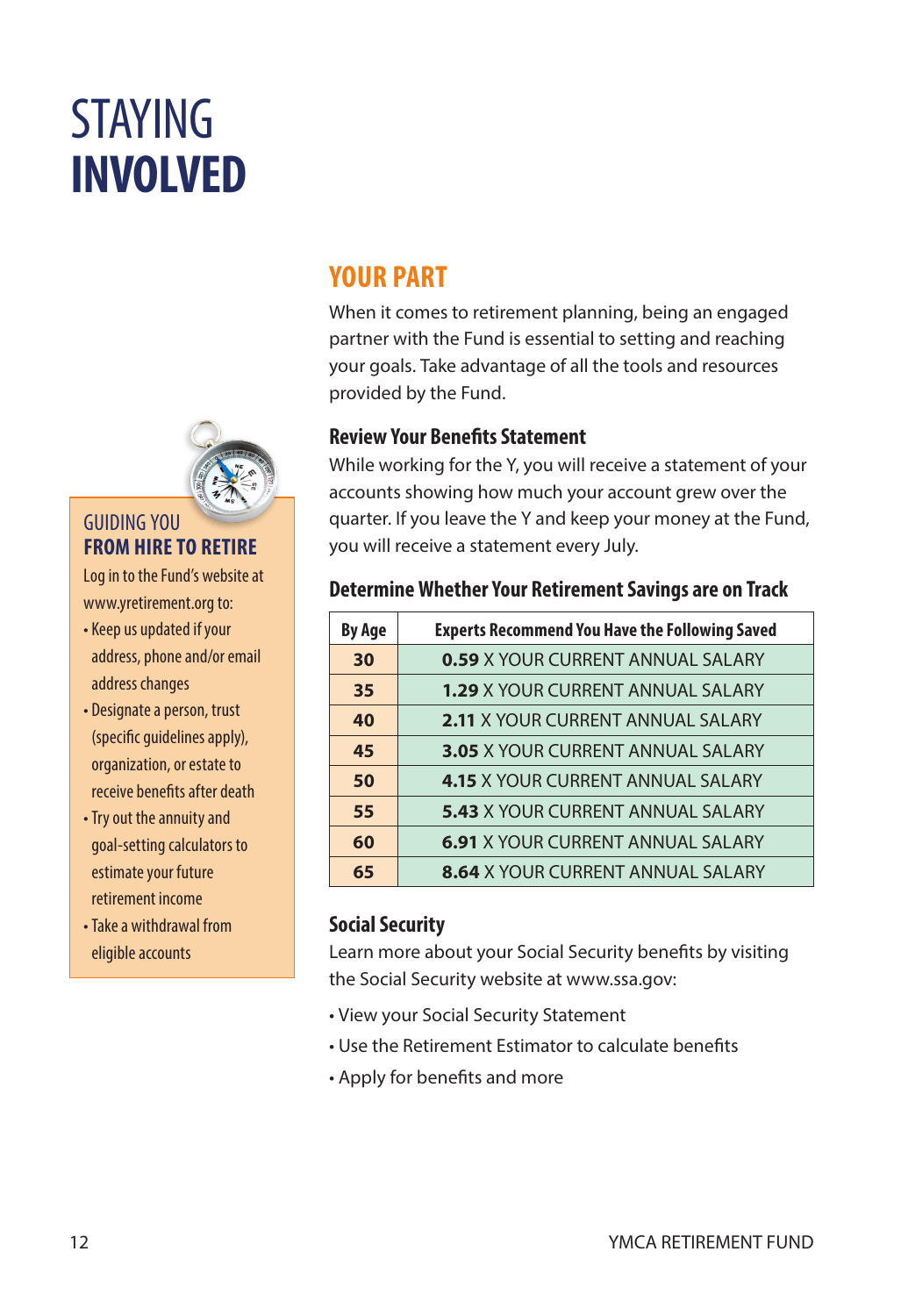To read more details about the plans of the YMCA Retirement Fund, read the Summary Plan Description and Plan Documents at www.yretirement.org.

#### NOVEMBER 2016

#### ©2016 YMCA RETIREMENT FUND. ALL RIGHTS RESERVED.

If any inconsistencies arise between this guide and the Plan Documents, the language in the official Plan Documents will govern. The YMCA Retirement Fund has made every attempt to ensure the accuracy of this material, however, it should not be construed as legal, accounting, financial, investment or other advice. The Fund reserves the right to revise this information at any time to correct errors or otherwise. If it appears that any item is incorrect, please contact the YMCA Retirement Fund.